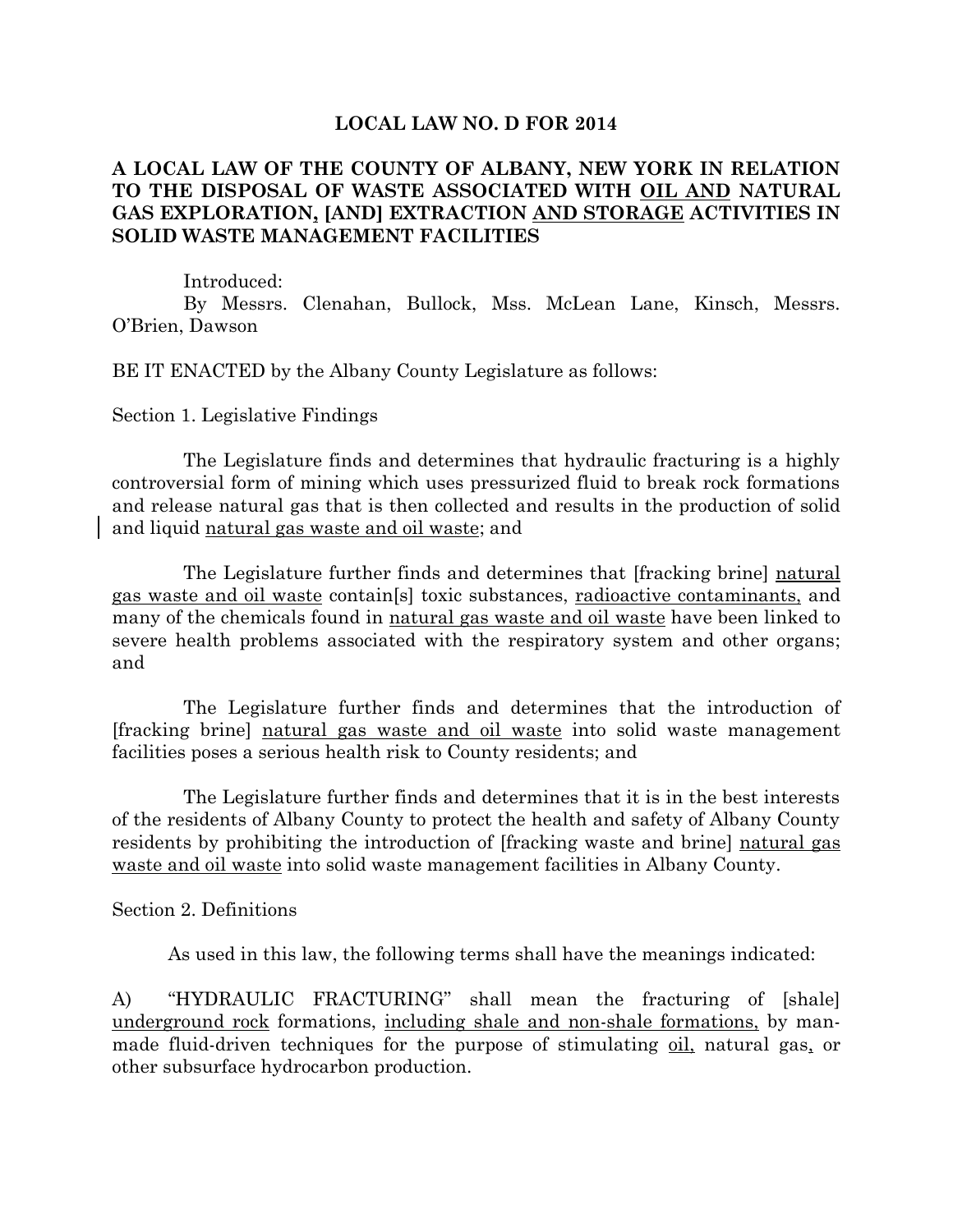B) "NATURAL GAS EXTRACTION ACTIVITIES" shall mean all geologic or geophysical activities related to the exploration for or extraction of natural gas or other subsurface hydrocarbon deposits, including, but not limited to, core and rotary drilling and hydraulic fracturing.

C) "NATURAL GAS WASTE" shall mean [any waste which is generated as a result of natural gas extraction activities, which may consist of water, chemical additives, or naturally occurring radioactive materials ("NORMs") and heavy metals. Natural gas waste includes, but is not limited to, leachate from solid wastes associated with natural gas extraction activities.]

a. any liquid or solid waste or its constituents that is generated as a result of natural gas extraction activities, which may consist of produced and flowback water, drill cuttings, drilling mud, brine, chemicals, naturally occurring radioactive materials, heavy metals, or other contaminants;

b. leachate from solid wastes associated with natural gas extraction activities;

c. any waste that is generated as a result of or in association with the underground storage of natural gas;

d. any waste that is generated as a result of or in association with liquefied petroleum gas well storage operations; and

e. any products or byproducts resulting from the treatment, processing, or modification of any of the above wastes.

D) "OIL EXTRACTION ACTIVITIES" shall mean all geologic or geophysical activities related to the exploration for or extraction of oil, including, but not limited, to, core and rotary drilling and hydraulic fracturing.

E) "OIL WASTE" shall mean:

- a. any liquid or solid waste or its constituents that is generated as a result of oil extraction activities, which may consist of water, brine, chemicals, naturally occurring radioactive materials, heavy metals, or other contaminants;
- b. leachate from solid wastes associated with oil extraction activities; and
- c. any products or byproducts resulting from the treatment, processing, or modification of any of the above wastes.

[D)] F) "SOLID WASTE MANAGEMENT FACILITY" shall mean any facility employed beyond the initial solid waste collection process, including but not limited to recycling centers, transfer stations, baling facilities, rail haul or barge haul facilities, processing systems, including resource recovery facilities or other facilities for reducing solid waste volume, sanitary landfills, plants and facilities for compacting, composting or pyrolization of solid waste, incinerators and other solid waste disposal, reduction or conversion facilities.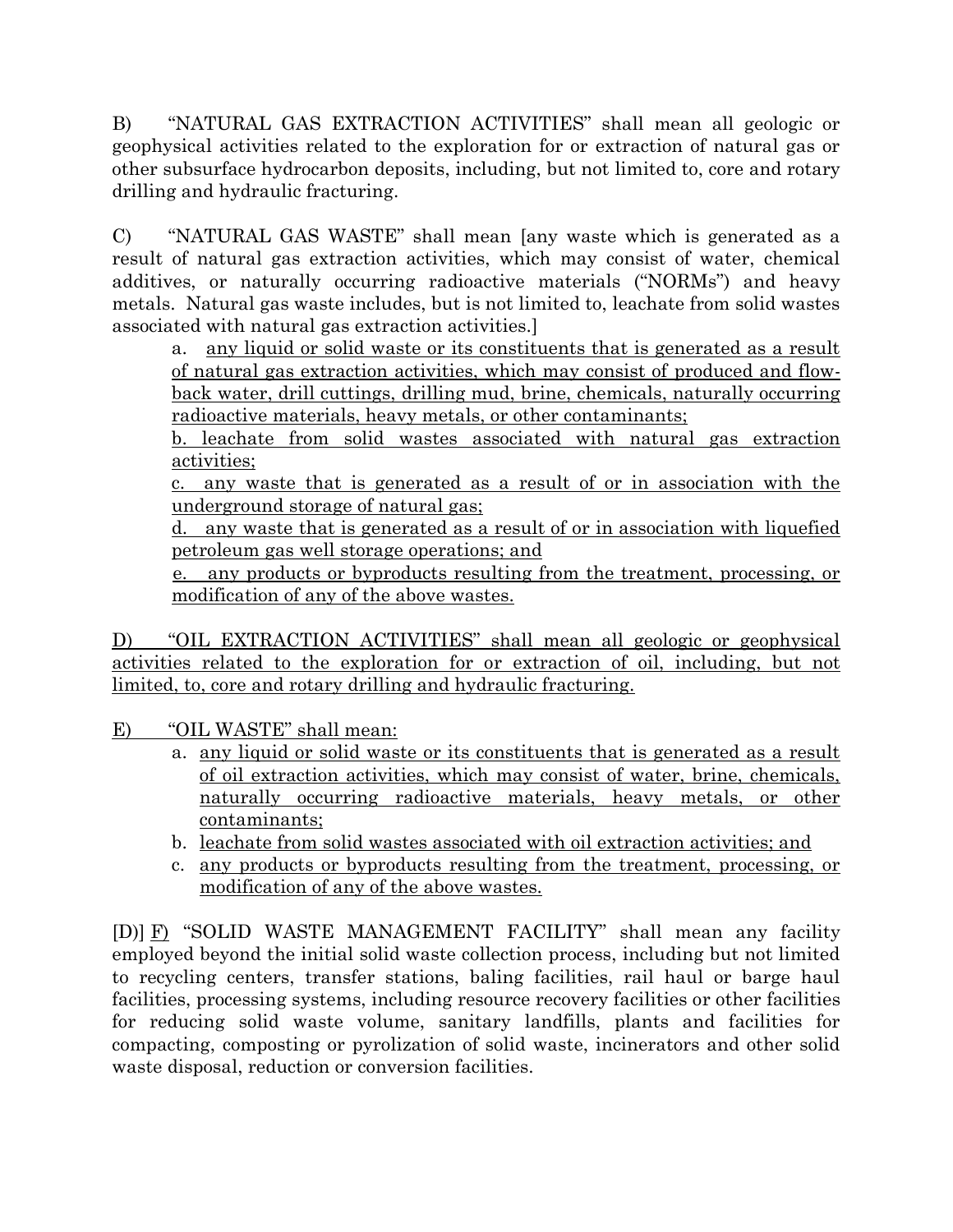[E)] G) "SOLID WASTE" shall mean all materials or substances discarded or rejected as being spent, useless, worthless, or in excess to the owners at the time of such discard or rejection, including but not limited to garbage, refuse, industrial and commercial waste, sludges from air or water pollution control facilities or water supply treatment facilities, rubbish, ashes, contained gaseous material, incinerator residue, demolition and construction debris and offal, but not including sewage and other highly diluted water-carried materials or substances and those in gaseous form.

[F)] H) "RECYCLING CENTER" shall mean a community-based facility where separated solid waste can be stored, assembled and prepared for sale or other disposition.

[G)] I) "RESOURCE RECOVERY" shall mean the separation, extraction and recovery of useable materials, energy or heat from solid waste through source separation, recycling centers or other programs, projects or facilities.

[H)] J) "SOLID WASTE MANAGEMENT" means the purposeful and systematic transportation, storage, processing, recovery and disposal of solid waste.

Section 3. Prohibitions.

The introduction of natural gas waste or oil waste into any solid waste management facility within or operated within Albany County (hereinafter "County") is prohibited.

Section 4. Penalties.

Any violation of Section 3 of this Local Law shall be an unclassified misdemeanor punishable by a fine not to exceed \$25,000 per violation and/or up to thirty days' imprisonment. Each disposal of natural gas waste or oil waste in a solid waste management facility shall constitute a separate and distinct violation.

## Section [6] 5. Duty of Employees.

The Albany County Department of Public Works is hereby authorized, empowered and directed to carry out the requirements of this Local Law regarding solid waste management facilities.

## Section [5]  $6.$  Severability

If any clause, sentence, paragraph, section, subdivision or other part of this Local Law or its applications shall be adjudged by a Court of competent jurisdiction to be invalid or unconstitutional, such order or judgment shall not affect, impair, or